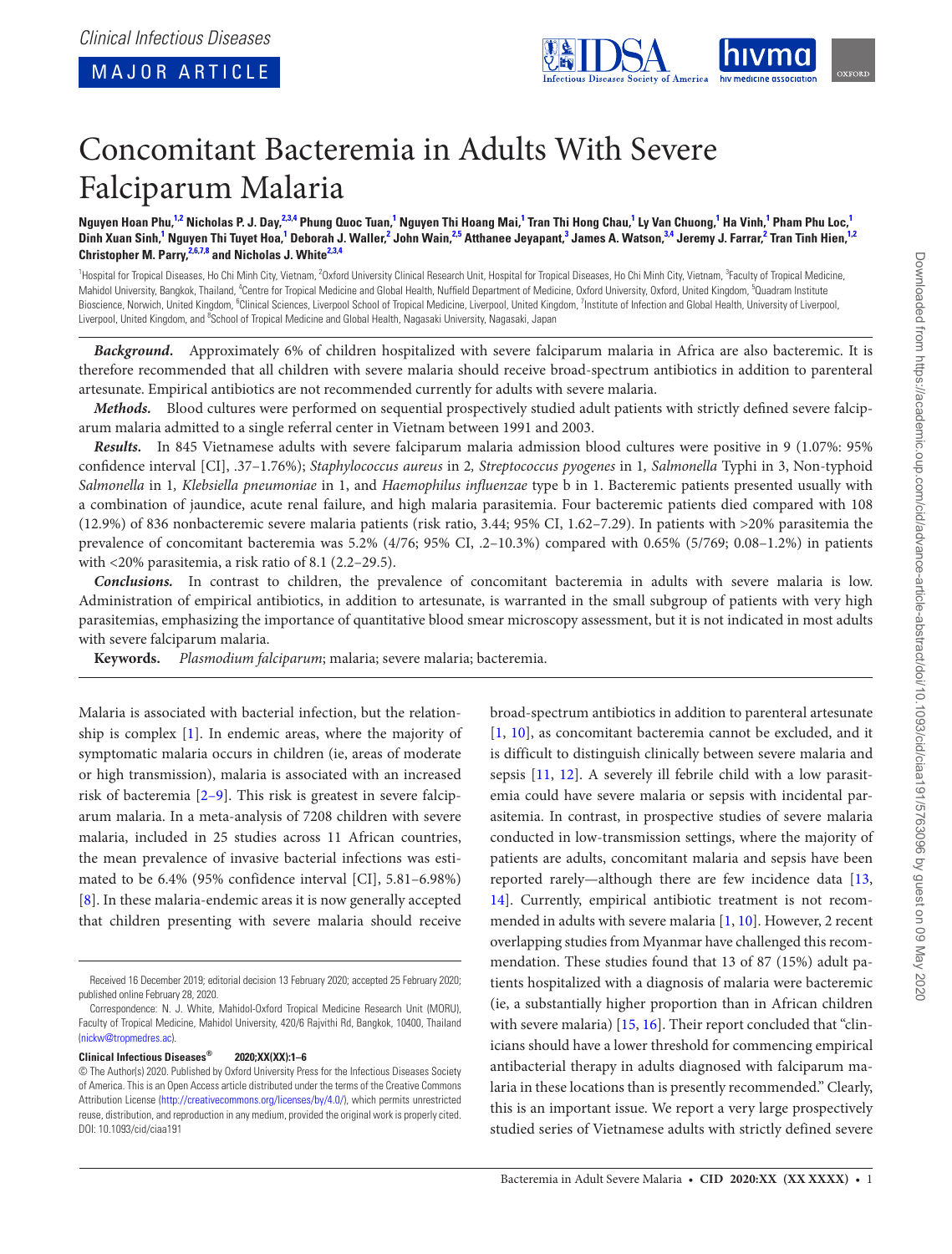falciparum malaria in whom blood cultures were taken routinely in all patients on admission to the specialist treatment ward.

## **METHODS**

This investigation took place in the severe malaria ward of the Hospital for Tropical Diseases, Ho Chi Minh City, Vietnam, during 2 sequential studies of adult patients admitted with strictly defined severe falciparum malaria. The first, conducted between 1991 and 1996, was a double-blind comparison of intramuscular quinine and intramuscular artemether [\[17](#page-5-1)], and the second, conducted between 1996 and 2003, was a double-blind comparison of intramuscular artesunate and intramuscular artemether [[18\]](#page-5-2). These 2 studies, reported previously in detail, were contiguous and all eligible patients were enrolled. Both studies were approved by the Ethical and Scientific Committee of the Hospital for Tropical Diseases, Ho Chi Minh City.

## **Entry Criteria**

Patients were included in the studies if they (or an accompanying relative) gave informed consent, they had asexual forms of *Plasmodium falciparum* on a peripheral-blood smear, were older than 14 years, were not in the first trimester of pregnancy, were not intravenous drug users, had received less than 3 g of quinine or 2 doses of artemisinin or a derivative in the previous 48 hours, were not allergic to the study drugs, and had 1 or more of the following: Glasgow Coma Scale score less than 11 (indicating cerebral malaria), anemia (hematocrit, <20%) with a parasite density greater than 100 000/ μL, jaundice (serum total bilirubin,  $>$ 2.5 mg/dL [50 μmol/L]) with a parasite density greater than 100 000/μL, acute kidney injury (urine output, <400 mL/24 hours, and serum creatinine, >3 mg/dL [250 µmol/L]), hypoglycemia (blood glucose, <40 mg/dL [2.2 mmol/L]), more than 10% parasitemia, and systolic blood pressure less than 80 mm Hg with cool extremities (indicating shock). These criteria are similar to the World Health Organization–endorsed definition [\[1\]](#page-4-0), except that the anemia criterion is more stringent.

## **Clinical Management and Procedures**

On enrollment, patients were examined and weighed and baseline blood samples were taken for full blood count, clotting studies, biochemistry, arterial pH and blood gases, blood cultures, and thin- and thick-film malaria parasite counts. A full history was taken from the patient or attendant relatives and a full clinical examination performed including a detailed neurologic assessment. A urinary catheter was inserted. Patients were managed by a dedicated team according to standard recommendations [[1](#page-4-0)]. Antimalarial treatment was started immediately with either artesunate, artemether, or quinine according to randomization as described previously [[17](#page-5-1), [18\]](#page-5-2). All patients were given isotonic saline initially, and fluid balance was then maintained with 0.9% saline or 5% dextrose in water. When

necessary, a central venous catheter was inserted and the central venous pressure maintained at 5 cm of water. Blood was transfused if the hematocrit fell below 20%. Hypoglycemia was corrected with an injection of 50 mL of 30% dextrose and a subsequent maintenance infusion of 5% to 10% dextrose in water. Detailed clinical and nursing observations were recorded a minimum of every 4 hours for the first 24 hours. A diagnostic lumbar puncture was performed if the Glasgow Coma Scale score was below 14. Hemofiltration was started in patients with established renal failure. Patients with respiratory failure were ventilated. Acetaminophen was given for high fever (>39°C), and intravenous diazepam, intramuscular phenobarbital, and if necessary, intravenous phenytoin were given for convulsions. Antibiotics with no clinical antimalarial activity (ie, usually cefotaxime 2 mg/kg every 6 hours or ceftriaxone 2 g daily but not tetracyclines, macrolides, trimethoprim–sulfamethoxazole, or chloramphenicol) were given only if indicated clinically or cultures were positive, and confirmed enteric fever was treated with ofloxacin, but antibiotics were not started routinely.

## **Microbiology**

Between 5 and 15 mL of blood was taken for blood cultures (target, 10 mL). Between 1991 and 1997 a manual blood culture system was used [\[18](#page-5-2)]. Each 5-mL venous blood aliquot was inoculated into 50 mL of brain heart infusion broth (Tissue Culture Services, Perth, UK) with 0.05% sodium polyanethol sulfonate (Sigma, St Louis, MO). Blood culture bottles were vented and incubated at  $35-37^{\circ}$ C for 7 days. Blind subculture was performed at 24 and 48 hours and at 7 days or whenever physical growth was observed in the bottles. In September 1997, a BACTEC (Becton-Dickinson, Singapore) culture system was introduced. Aliquots of blood (5–8 mL) were inoculated into BACTEC plus aerobic bottles and then incubated for 5 days in a BACTEC 9050 automated analyzer. Bottles that gave a positive signal were subcultured.

Subcultures were plated onto fresh sheep blood agar and heated blood (chocolate) agar if *Haemophilus influenzae* or *Neisseria meningitidis* was suspected, and onto Sabouraud's agar if a yeast or mold was suspected (all media supplied by Oxoid Unipath, Basingstoke, UK). Plates were incubated at 37°C in air (blood agar) or 5%  $\mathrm{CO}_2$  (chocolate agar) for 48 hours or  $30^{\circ}\mathrm{C}$ in air (Sabouraud's agar) for 5 days. Organisms were identified by standard methods including API identification kits (Bio-Mérieux, Basingstoke, UK) when necessary. Specific antisera were used to identify *Salmonella* serogroups, including Vi for *Salmonella enterica* serovar Typhi (*S.* Typhi). *Staphylococcus epidermidis*, or other skin commensals were considered contaminants.

#### **Statistical Methods**

Proportions were compared using Fisher's exact test using Epiinfo (CDC, Atlanta, Georgia).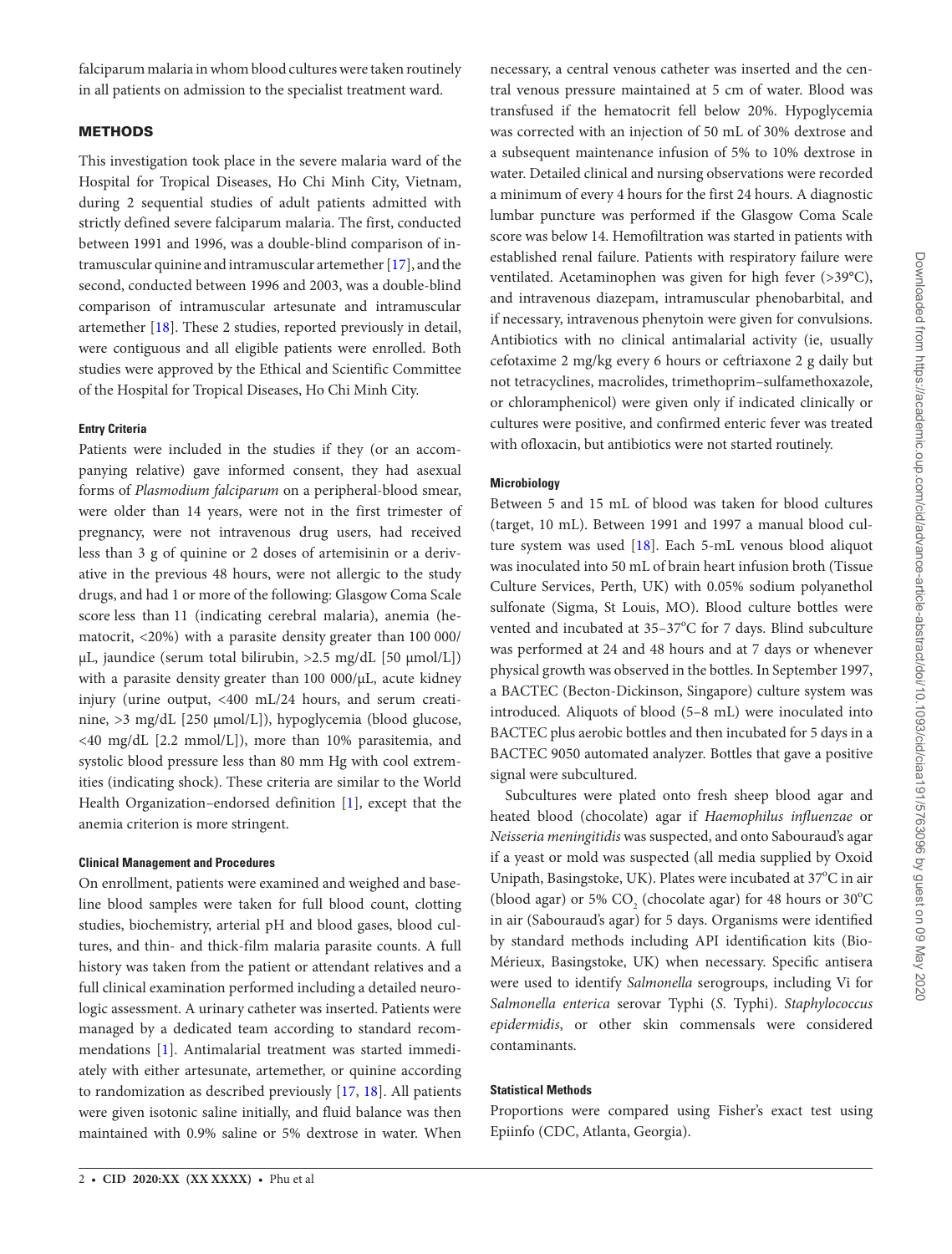|          |                |            |                  |                |                      |                      |                                                                                                                                                                         |                      |                     |                | White Blood         | Plasma               |                           |                           |                             |          |
|----------|----------------|------------|------------------|----------------|----------------------|----------------------|-------------------------------------------------------------------------------------------------------------------------------------------------------------------------|----------------------|---------------------|----------------|---------------------|----------------------|---------------------------|---------------------------|-----------------------------|----------|
|          | Age and<br>Sex | Weight, kg | Days of<br>Fever |                | GCS T <sub>9</sub> C | Antimalarial<br>Drug | Antibiotic                                                                                                                                                              | Parasite<br>Count/µL | Parasitemia,<br>Sp. | PCV,<br>×,     | Count/µL<br>$(96N)$ | Creatinine,<br>mg/dL | Total Bilirubin,<br>mg/dL | Plasma Lactate,<br>mmol/L | Organism Isolated Outcome   |          |
|          | 47 M           | 45         | m                | $\overline{4}$ | 37                   | Quinine              | None                                                                                                                                                                    | 161 298              | 20.1                | 46             | $\vdots$            | 5.6                  | $\vdots$                  | 5.9                       | Staphylococcus<br>aureus    | Died     |
|          | 24 M           | 54         |                  | $\overline{5}$ |                      |                      | 38.3 Artemether Ofloxacin                                                                                                                                               | 224 322              | 4.7                 | 88             | 7800 (74)           | 2.6                  | 2.4                       | $\vdots$                  | Salmonella Typhi            | Survived |
| S        | 17 $F$         | 39         | 4                | $\frac{5}{5}$  | 38.2                 | Artemether           | Ofloxacin                                                                                                                                                               | 501 144              | 11.4                | 35             | 4300 (67)           | 8.5                  | 3.6                       | 3.8                       | S. Typhi                    | Survived |
|          | 24 M           | 65         | $\overline{5}$   | 4              |                      |                      | 38.5 Artemether Ceftriaxone                                                                                                                                             | 39564                | 0.9                 | 35             | 9210 (60)           |                      | 1.7                       | $\vdots$                  | S. Typhi                    | Died     |
| LO       | 60 M           | 54         | 5                | $\frac{15}{2}$ | 37.0                 | Artemether           | Ofloxacin                                                                                                                                                               | 128 740              | 4.1                 | 25             | 3500 (75)           | 8.6                  | 0.92                      | $\frac{8}{2}$             | NTS                         | Survived |
| ဖ        | 57 M           | 80         | ဖ                | $\overline{4}$ | 375                  | Artesunate           | $one + oxacillin$<br>Ceftriax                                                                                                                                           | 38 685               | $\overline{0}$ .    | 4              | 8400 (79)           | 2.1                  | 8.6                       | $\frac{5}{1}$             | S. aureus                   | Survived |
|          | 25 M           | 50         | Ω                | $\overline{2}$ | 37.5                 | Artemether           | None                                                                                                                                                                    | 906958               | 24.9                | 29             | 4 850 (54)          | 5.6                  | $\vdots$                  | 7.0                       | influenzae B<br>Haemophilus | Died     |
| $\infty$ | <b>M87</b>     | 76         | ဖ                | $\overline{4}$ |                      |                      | 38.0 Artemether Ceftriaxone + amikacin 1 235 904                                                                                                                        |                      | 24.6                | $\overline{a}$ | 6860 (53)           | ಸ                    | $\overline{8}$            | 11.6                      | pneumoniae<br>Klebsiella    | Died     |
| $\infty$ | 57 M           | 50         | S                |                | 38.8                 | Artemether           | Ceftriaxone                                                                                                                                                             | 1765936              | 38.0                | 37             | 8640 (76)           | $\frac{0}{3}$        | 3.8                       | 0.0                       | GAS                         | Survived |
|          |                |            |                  |                |                      |                      | Abbreviations: GCS, Glasgow Coma Scale; F, female; M, male; %N, % neutrophils; PCV, hematoorit; NTS, nontyphoid Salmonella; T, temperature; GAS, Group A streptococcus. |                      |                     |                |                     |                      |                           |                           |                             |          |

# RESULTS

Blood culture results were available for 845 adult patients ad mitted with severe falciparum malaria. Of these, 9 were positive for pathogens, a prevalence of 1.07% (95% CI, .37–1.76%). The organisms cultured were *S.* Typhi [ [3](#page-4-8)], non-typhoid *Salmonella* [ [1](#page-4-0) ]*, Staphylococcus aureus* [ [2\]](#page-4-9), Group A *Streptococcus* [ [1](#page-4-0) ]*, H. influenzae* type b [ [1\]](#page-4-0), and *Klebsiella pneumoniae* [ [1\]](#page-4-0) ([Table 1](#page-2-0)). An additional patient's blood grew *Burkholderia cepacia*, but this was regarded as a contaminant, and the patient recovered uneventfully without receiving antibacterial treatment. The usual clinical presentation in these bacteremic patients was with the hepatorenal syndrome of fever, jaundice, and acute kidney injury accompanied by high parasitemia. One patient was un conscious (cerebral malaria).

# **Fatal Cases**

Four of the 9 patients with severe malaria and concomitant bac teremia died, as discussed in the following:

- 1. A 47-year-old male farmer admitted with 20.1% parasitemia, jaundice, and shock died 2.5 hours after admission. Blood cultures subsequently grew *Staphylococcus aureus* .
- 2. A 24-year-old male farmer with a 7-day history of fever had generalized convulsions followed by coma on the day of ad mission. His parasitemia was 0.9%. He had clinical signs of pneumonia, for which he was given ceftriaxone, but he died 29 hours later without regaining consciousness. Blood cul tures subsequently grew *S.* Typhi.
- 3. A 28-year-old male soldier with a 5-day history of fever was admitted with 24.9% parasitemia, jaundice, and acute renal failure. He died 16 hours later. Blood cultures subsequently grew *H. influenzae* type b.
- 4. A 48-year-old male builder with a 6-day history of fever presented with 24.6% parasitemia, hyperlactatemia, acute oliguric kidney injury, jaundice, pulmonary edema, and upper gastrointestinal bleeding. Hemofiltration was started immediately. His parasitemia rose to 54% within 8 hours of admission. He received artemether and, because sepsis was suspected clinically, he was given ceftriaxone. On day 2, blood cultures grew *K. pneumoniae,* and amikacin was added. After a protracted course he developed nosocomial pneumonia and he died 24 days later.

The overall mortality of patients with severe malaria but no con comitant bacteremia was significantly lower, 12.9% (108/836). The risk ratio for death in patients with concomitant bacte remia was 3.44 (95% CI, 1.62–7.29; *P* = .022).

# <span id="page-2-0"></span>**Risk Factors**

The 9 patients admitted with severe malaria and concom itant bacteremia were slightly older (median age, 47 years; range, 17–60 years) than the other 836 patients (median age,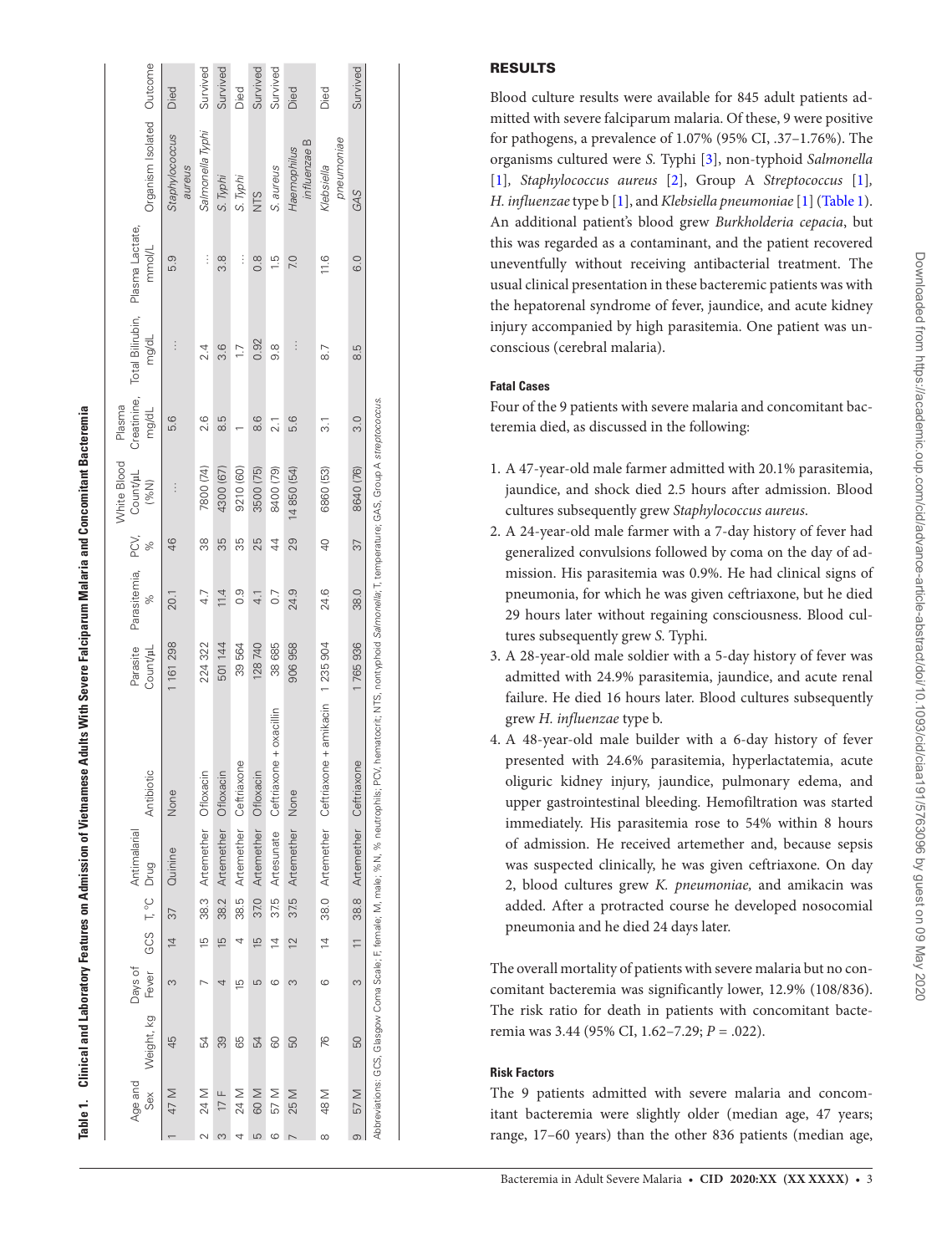31 years; range, 15–79 years). They were also more likely to be hyperparasitemic; the median (range) parasite count was 501 144/μL (39 564 to 1 765 936/μL) compared with 81 766/ μL (12 811 to 316 512/μL) in the patients with nonbacteremic severe malaria. Four of the 9 bacteremic patients had more than 20% parasitemia compared with 72 of 836 nonbacteremic patients (risk ratio, 5.16; 95% CI, 2.41–11.07; *P* = .0054). Thus, the prevalence of concomitant bacteremia in patients with more than 20% parasitemia was 5.2% (4/76; 95% CI, .2–10.3%) compared with 0.65% (5/769; .08–1.2%) in patients with less than 20% parasitemia, a risk ratio of 8.1 (95% CI, 2.2–29.5). Mortality in nonbacteremic patients with more than 20% parasitemia was 18% (13 of 72). Leukocytosis, which may also occur in very severe malaria infections, and other hematological or biochemical indices were not useful as indicators of concomitant bacteremia. Only 1 of the 8 bacteremic patients with a differential white blood cell count performed on admission had a neutrophilia.

## **Community-acquired Bacteremias**

Between 1991 and 2000, during which 90% of the patients in this series were recruited, *S.* Typhi was the predominant pathogen recovered from blood cultures taken in the hospital [\[18\]](#page-5-2), comprising 41% (91/219) of isolates in 1991 and 25% (85/334) in 2000. Corresponding proportions for *S. aureus* were 14% (31/219) in 1991 and 10% (33/334) in 2000.

## **DISCUSSION**

In this large prospective study of Vietnamese adults admitted to the hospital with strictly defined severe falciparum malaria the rate of concomitant bacteremia was low. This contrasts with large studies in African children with severe malaria in whom concomitant bacteremia is sufficiently common (more than 5 times more common than in adults in this series) [\[8\]](#page-4-1), and the clinical distinction between severe malaria and sepsis is sufficiently difficult [[11,](#page-4-3) [12\]](#page-4-4) to warrant administration of antibiotics on admission to all children with a diagnosis of severe malaria [\[1](#page-4-0), [10](#page-4-2)]. This low rate of concomitant bacteremia in adults supports current recommendations that empiric antibiotics should not be given on admission to adults with severe malaria unless there is clear evidence of a bacterial infection [[1](#page-4-0), [10](#page-4-2)]. The important exception is patients with very high parasite densities (>20% parasitemia) who were 5.2 (95% CI, 2.4–11.1) times more likely to be bacteremic. These high parasite counts in bacteremic patients, particularly the fatal cases, suggest that disease severity resulted primarily from malaria illness. The increased risk of bacteremia with very high parasitemias may reflect more-intense parasitized sequestration (eg, in the gut) and vital organ dysfunction [\[1\]](#page-4-0) or, more specifically, host-phagocytic dysfunction resulting from the massive intravascular release of parasite cellular components and malaria pigment. *Salmonella* infections (particularly nontyphoid *Salmonella*) have been associated specifically with

falciparum malaria infections in African children [\[2,](#page-4-9) [3](#page-4-8), [5](#page-4-10), [8](#page-4-1), [19\]](#page-5-3). In this study, one-third of the bacteremias were with *S.* Typhi and it is noteworthy that *S*. Typhi was also the most common cause of community-acquired bacteremia identified in Ho Chi Minh City during this period [\[20](#page-5-4), [21](#page-5-5)]. Although empirical antibiotics are not indicated on admission in adults with severe malaria unless they have very high parasite counts, antibiotic treatment may well be needed subsequently in patients who deteriorate [[1](#page-4-0)], as nosocomial bacterial infections are relatively common following admission in severely ill patients.

These results contrast markedly with a recent study from Myanmar in which 15% (13 of 87) of adults hospitalized with a primary diagnosis of malaria were bacteremic [[16](#page-5-0)]. Malaria transmission in both countries is generally low and seasonal. However, the Myanmar patient characteristics were very different from those of the Vietnamese adults with strictly defined severe falciparum malaria. Only some of the Myanmar patients may have had severe malaria, semi-quantitative malaria parasite counts were generally low (and were significantly lower in bacteremic than in nonbacteremic patients), and many had neutrophil leukocytosis, all suggesting a primarily bacterial illness. The prevalence of bacteremia in the Myanmar adult patients was 23 times higher than in the Vietnamese adults with strictly defined severe falciparum malaria and less than 20% parasitemia (15% vs 0.65%). Even in the 3 Myanmar fatal cases parasite counts were low (recorded as  $1+$  in 2 patients, and  $2+$  in 1 patient), whereas all the parasite counts of the Vietnam bacteremic patients would have scored 4+ in the semi-quantitative system and with quantitative counts, 4 had more than 20% parasitemia (of whom 3 died). The low overall mortality in the Myanmar series of 3.4% (3/87) was attributed to early use of antibiotics; yet, most of the Vietnamese patients did not receive antibiotics. It is therefore very unlikely that a high proportion of them had covert bacterial septicemia. The simplest and most probable explanation for the marked difference between the 2 studies relates to the primary diagnosis. The Vietnam patients undoubtedly had severe falciparum malaria as their primary condition, with bacteremia occurring late in the course of their illness, whereas it is likely that the bacteremic Myanmar patients had bacterial sepsis as their primary condition, and their malaria parasitemia was incidental (ie, their fever and illness were caused by their bacterial infections and not malaria). This would explain the apparent high prevalence of bacteremia, their very low parasite counts, and their neutrophil leukocytosis. Asymptomatic parasitemias are common in malaria-endemic areas. It is understandable that an ill febrile patient with a positive malaria smear would be considered to have malaria if there was no obvious focus of bacterial infection. However, severe falciparum malaria results from a current or previous large sequestered parasite burden [\[1\]](#page-4-0), whereas incidental parasitemia is associated with parasite burdens that are many orders of magnitude lower [\[22](#page-5-6)]. These 2 very different syndromes, requiring different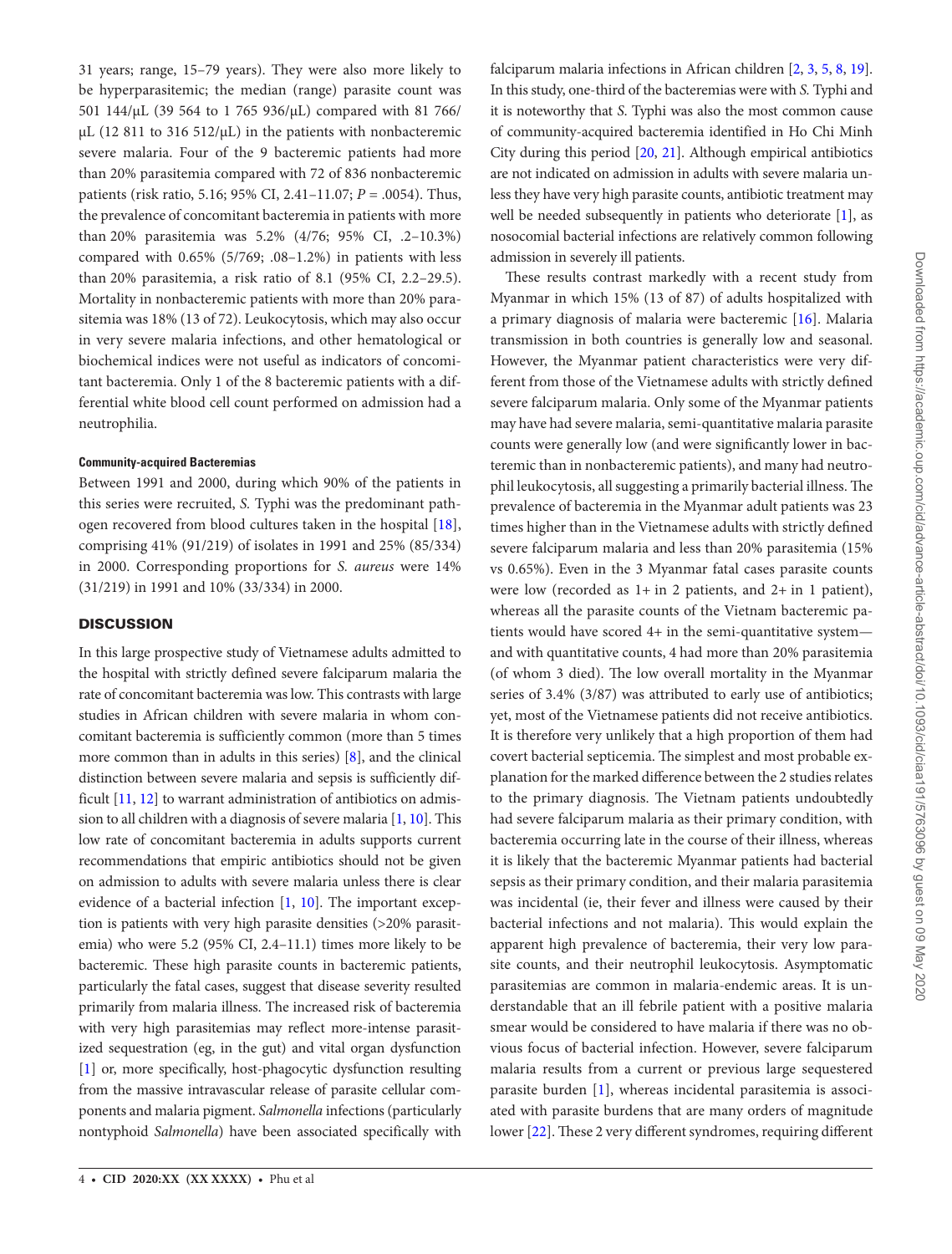management, can be distinguished by quantitative malaria parasite counts and by other parasite burden indicators such as the proportions of neutrophils containing malaria pigment, the stage of malaria parasite development, and plasma concentrations of *Pf*HRP2 or *P. falciparum* DNA [23–26]. As parasite counting, staging, and neutrophil pigment assessment can all be done rapidly on admission thin- and thick-film blood films, this emphasizes the value of experienced microscopy in the assessment of patients hospitalized with malaria. The interval from taking the blood smear to completing the thin-film parasite count can be as little as 5 minutes [\[27\]](#page-5-7). Semi-quantitative counts using the old "plus" or "cross" system are unreliable and are no longer recommended by the World Health Organization [\[28](#page-5-8)]. They are particularly unsuited for patients hospitalized with malaria, as the maximum semi-quantitative count of 4+ (>10 parasites in 1 thick blood film oil-immersion high-power field) encompasses parasitemias ranging from less than 1% to 100%. Misdiagnosis also contributes significantly to the high rates of concomitant bacteremia and "severe" malaria reported in African children [\[25](#page-5-9)] and explains many of the apparent associations between both falciparum and vivax malaria and a variety of unrelated conditions. The high prevalence of asymptomatic parasitemia in endemic areas means that many patients admitted to the hospital with other conditions will be labeled as having malaria. In a retrospective review of 400 adult patients with severe imported malaria admitted to 45 French intensive care units, 9 (2.3%) were bacteremic and 1 had candidemia on admission [[29\]](#page-5-10). However, the patients in France were substantially older (median age, 45 years) than the Vietnamese adults in this series, 7.3% of patients had immune deficiencies, and 14.3% had 1 or more comorbidities.

Although this study in Vietnamese adults was long, large, and detailed, it has several limitations. Empirical use of antibiotics before admission to the hospital is common in Asia (and was reported in 35% of the Myanmar series) and could have obscured some bacterial infections. However, prior antibiotic use was unusual in the low-income rural population at risk of malaria in Vietnam between 1991 and 2003, so is unlikely to be a significant confounder. Blood culture is intrinsically insensitive, so bacteremia was probably underestimated. The target blood volume cultured (10 mL), which was the same in both the Myanmar and Vietnam series, is not maximally sensitive [[30,](#page-5-11) [31](#page-5-12)]. It is also noteworthy that 6 of the 9 positive blood cultures were obtained following the change to an automated blood culture system, so the earlier manual culture system may have been less sensitive. However, the Vietnamese patients with severe malaria were not given routine antibiotics after admission, yet 87% survived, and most deaths were clearly attributable to severe falciparum malaria. It seems very unlikely that these various differences could account for the marked discrepancy between this and the Myanmar series, particularly as many of the Myanmar patients did not have strictly defined severe malaria.

High parasitemia was clearly a risk factor for concomitant bacteremia. Of the 76 patients with more than 20% parasitemia (9% of the total), 4 (5.2%) were also bacteremic. This group has a high mortality, so giving broad-spectrum antibiotics empirically to patients with very high parasitemias is justified. Thin blood smear assessment should be performed on all patients admitted with severe falciparum malaria. Overall, however, in contrast to children in areas of higher malaria transmission, the incidence of concomitant bacteremia in adults with severe malaria is low and does not warrant the use of empirical antibiotics in all patients.

### Notes

*Author contributions***.** N. J. W. designed the study; N. H. P., N. P. J. D., P. Q. T., N. T. H. M., T. T. H. C., L. V. C., H. V., P. P. L., D. X. S., D. J. W., J. J. F., and T. T. H. conducted the clinical studies; N. T. T. H. and C. M. P. conducted the laboratory studies; A. J., J. W., and N. J. W. analyzed the data. All authors contributed to the study implementation, interpretation, and reporting

*Acknowledgments***.** The authors are grateful to the nurses and doctors of the malaria ward and the staff of the microbiology laboratory of the Hospital for Tropical Diseases, Ho Chi Minh City. Deidentified individual patient data from these 2 sequential studies are available on request to the Oxford University Clinical Research Unit data access committee.

*Financial support***.** This work was supported by the Wellcome Trust through serial grants to support the Clinical Research Program.

*Potential conflicts of interest.* The authors: No reported conflicts of interest. All authors have submitted the ICMJE Form for Disclosure of Potential Conflicts of Interest.

#### References

- <span id="page-4-0"></span>1. World Health Organization. Severe malaria. Trop Med Int Health **2014**; 19(Suppl 1): 7–131.
- <span id="page-4-9"></span>2. Mabey DC, Brown A, Greenwood BM. *Plasmodium falciparum* malaria and *Salmonella* infections in Gambian children. J Infect Dis **1987**; 155:1319–21.
- <span id="page-4-8"></span>3. Berkley J, Mwarumba S, Bramham K, Lowe B, Marsh K. Bacteraemia complicating severe malaria in children. Trans R Soc Trop Med Hyg **1999**; 93:283–6.
- 4. Brent AJ, Oundo JO, Mwangi I, Ochola L, Lowe B, Berkley JA. Salmonella bacteremia in Kenyan children. Pediatr Infect Dis J **2006**; 25:230–6.
- <span id="page-4-10"></span>5. Bronzan RN, Taylor TE, Mwenechanya J, et al. Bacteremia in Malawian children with severe malaria: prevalence, etiology, HIV coinfection, and outcome. J Infect Dis **2007**; 195:895–904.
- 6. Bassat Q, Guinovart C, Sigaúque B, et al. Severe malaria and concomitant bacteraemia in children admitted to a rural Mozambican hospital. Trop Med Int Health **2009**; 14:1011–9.
- 7. Were T, Davenport GC, Hittner JB, et al. Bacteremia in Kenyan children presenting with malaria. J Clin Microbiol **2011**; 49:671–6.
- <span id="page-4-1"></span>8. Church J, Maitland K. Invasive bacterial co-infection in African children with *Plasmodium falciparum* malaria: a systematic review. BMC Med **2014**; 12:31.
- 9. Maltha J, Guiraud I, Kaboré B, et al. Frequency of severe malaria and invasive bacterial infections among children admitted to a rural hospital in Burkina Faso. PLoS One **2014**; 9:e89103.
- <span id="page-4-2"></span>10. World Health Organization. Guidelines for the treatment of malaria. 3rd ed. Geneva, Switzerland: World Health Organization, **2015**.
- <span id="page-4-3"></span>11. Evans JA, Adusei A, Timmann C, et al. High mortality of infant bacteraemia clinically indistinguishable from severe malaria. QJM **2004**; 97:591–7.
- <span id="page-4-4"></span>12. Nielsen MV, Amemasor S, Agyekum A, et al. Clinical indicators for bacterial co-infection in Ghanaian children with *P. falciparum* infection. PLoS One **2015**; 10:e0122139.
- <span id="page-4-5"></span>13. Pattanaik SS, Tripathy R, Panda AK, Sahu AN, Das BK. Bacteraemia in adult patients presenting with malaria in India. Acta Trop **2012**; 123:136–8.
- <span id="page-4-6"></span>14. Sandlund J, Naucler P, Dashti S, et al. Bacterial coinfections in travelers with malaria: rationale for antibiotic therapy. J Clin Microbiol **2013**; 51:15–21.
- <span id="page-4-7"></span>15. Nyein PP, Aung NM, Kyi TT, et al. High frequency of clinically significant bacteremia in adults hospitalized with falciparum malaria. Open Forum Infect Dis **2016**; 3:ofw028.